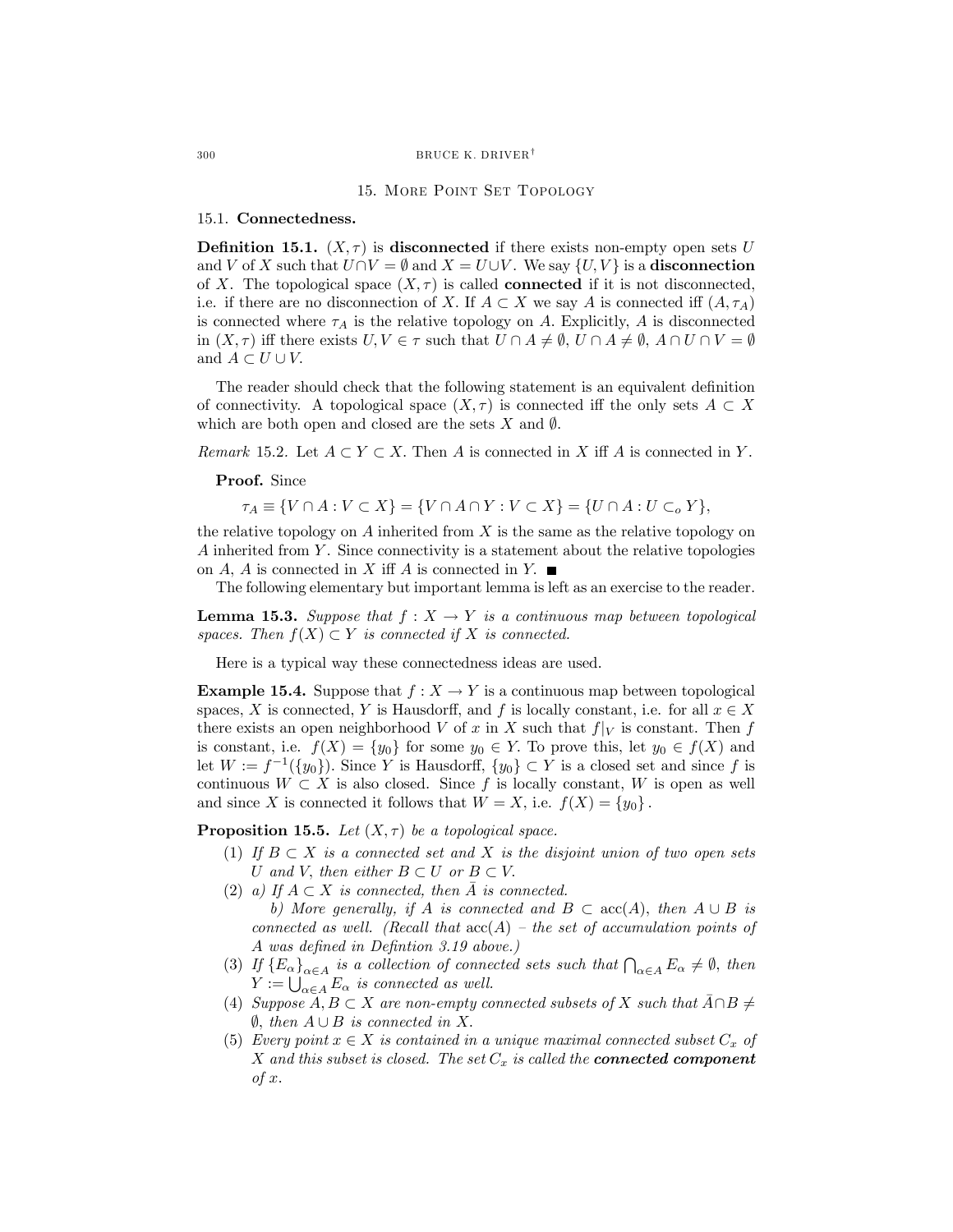# Proof.

- (1) Since B is the disjoint union of the relatively open sets  $B \cap U$  and  $B \cap V$ , we must have  $B \cap U = B$  or  $B \cap V = B$  for otherwise  $\{B \cap U, B \cap V\}$  would be a disconnection of B.
- (2) a. Let  $Y = A$  equipped with the relative topology from X. Suppose that  $U, V \subset_{o} Y$  form a disconnection of  $Y = A$ . Then by 1. either  $A \subset U$  or  $A \subset V$ . Say that  $A \subset U$ . Since U is both open an closed in Y, it follows that  $Y = \overline{A} \subset U$ . Therefore  $V = \emptyset$  and we have a contradiction to the assumption that  $\{U, V\}$  is a disconnection of  $Y = \overline{A}$ . Hence we must conclude that  $Y = \overline{A}$  is connected as well.
	- b. Now let  $Y = A \cup B$  with  $B \subset \operatorname{acc}(A)$ , then

$$
\bar{A}^Y = \bar{A} \cap Y = (A \cup \text{acc}(A)) \cap Y = A \cup B.
$$

Because A is connected in Y, by (2) b.  $Y = A \cup B = \overline{A}^Y$  is also connected.

(3) Let  $Y := \bigcup_{\alpha \in A} E_{\alpha}$ . By Remark 15.2, we know that  $E_{\alpha}$  is connected in Y for each  $\alpha \in A$ . If  $\{U, V\}$  were a disconnection of Y, By item (1), either  $E_{\alpha} \subset U$  or  $E_{\alpha} \subset V$  for all  $\alpha$ . Let  $\Lambda = \{\alpha \in A : E_{\alpha} \subset U\}$  then  $U = \cup_{\alpha \in \Lambda} E_{\alpha}$ and  $V = \bigcup_{\alpha \in A \setminus \Lambda} E_{\alpha}$ . (Notice that neither  $\Lambda$  or  $A \setminus \Lambda$  can be empty since U and V are not empty.) Since

$$
\emptyset = U \cap V = \bigcup_{\alpha \in \Lambda, \beta \in \Lambda^c} (E_{\alpha} \cap E_{\beta}) \supset \bigcap_{\alpha \in A} E_{\alpha} \neq \emptyset.
$$

we have reached a contradiction and hence no such disconnection exists.

(4) (A good example to keep in mind here is  $X = \mathbb{R}$ ,  $A = (0, 1)$  and  $B = [1, 2)$ .) For sake of contradiction suppose that  $\{U, V\}$  were a disconnection of  $Y =$  $A\cup B$ . By item (1) either  $A\subset U$  or  $A\subset V$ , say  $A\subset U$  in which case  $B\subset V$ . Since  $Y = A \cup B$  we must have  $A = U$  and  $B = V$  and so we may conclude: A and B are disjoint subsets of Y which are both open and closed. This implies

$$
A = \overline{A}^Y = \overline{A} \cap Y = \overline{A} \cap (A \cup B) = A \cup (\overline{A} \cap B)
$$

and therefore

$$
\emptyset \neq \bar{A} \cap B \subset A \cap B = \emptyset,
$$

which gives us the desired contradiction.

(5) Let C denote the collection of connected subsets  $C \subset X$  such that  $x \in C$ . Then by item 3., the set  $C_x := \cup \mathcal{C}$  is also a connected subset of X which contains  $x$  and clearly this is the unique maximal connected set containing x. Since  $\overline{C}_x$  is also connected by item (2) and  $C_x$  is maximal,  $C_x = C_x$ , i.e.  $C_x$  is closed.

## **Theorem 15.6.** The connected subsets of  $\mathbb{R}$  are intervals.

**Proof.** Suppose that  $A \subset \mathbb{R}$  is a connected subset and that  $a, b \in A$  with  $a < b$ . If there exists  $c \in (a, b)$  such that  $c \notin A$ , then  $U := (-\infty, c) \cap A$  and  $V := (c, \infty) \cap A$  would form a disconnection of A. Hence  $(a, b) \subset A$ . Let  $\alpha := \inf(A)$ and  $\beta := \sup(A)$  and choose  $\alpha_n, \beta_n \in A$  such that  $\alpha_n < \beta_n$  and  $\alpha_n \downarrow \alpha$  and  $\beta_n \uparrow \beta$  as  $n \to \infty$ . By what we have just shown,  $(\alpha_n, \beta_n) \subset A$  for all n and hence  $(\alpha, \beta) = \bigcup_{n=1}^{\infty} (\alpha_n, \beta_n) \subset A$ . From this it follows that  $A = (\alpha, \beta)$ ,  $[\alpha, \beta)$ ,  $(\alpha, \beta]$  or  $[\alpha, \beta]$ , i.e. A is an interval.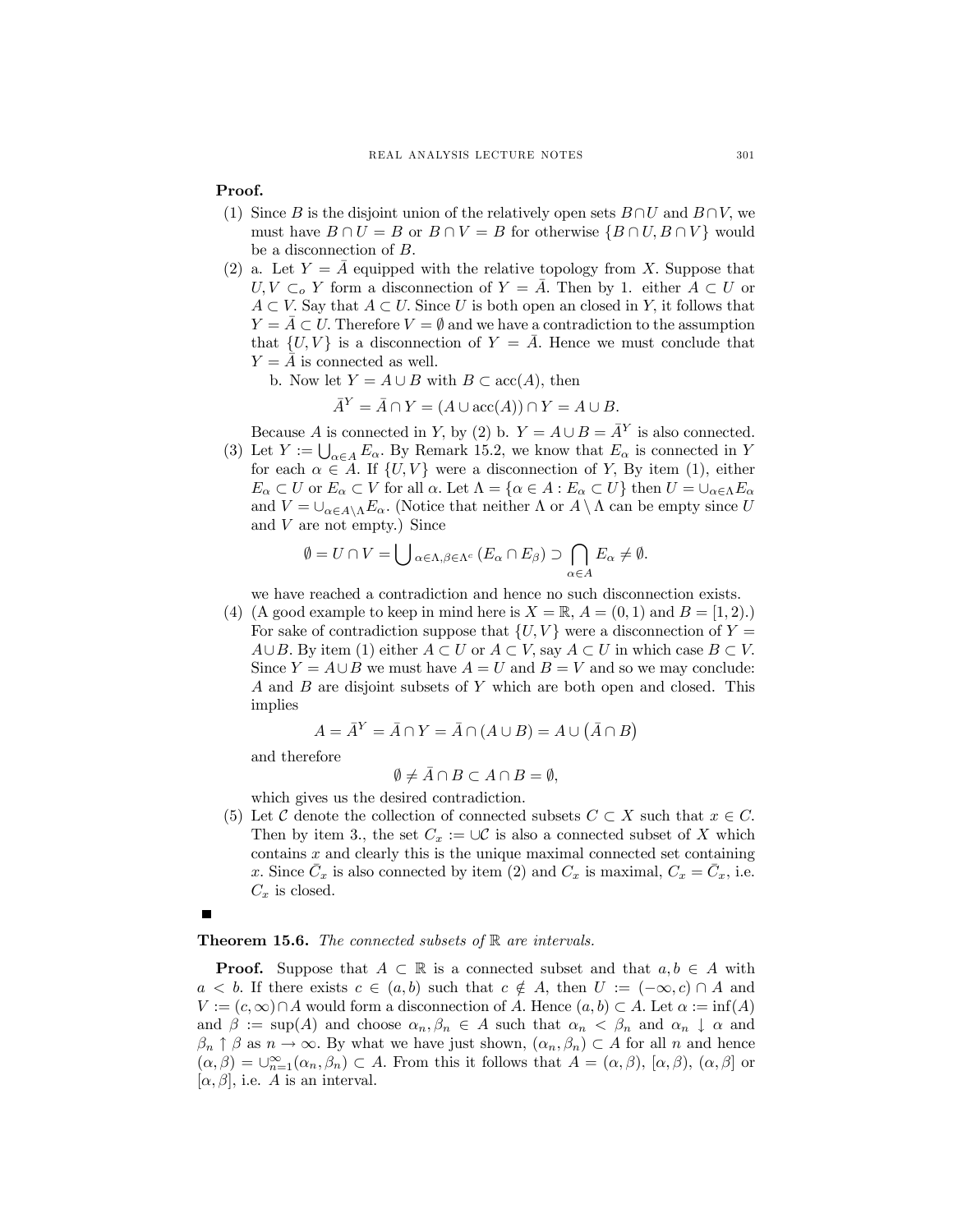$302$  BRUCE K. DRIVER<sup>†</sup>

Conversely suppose that A is an interval, and for sake of contradiction, suppose that  $\{U, V\}$  is a disconnection of A with  $a \in U$ ,  $b \in V$ . After relabeling U and V if necessary we may assume that  $a < b$ . Since A is an interval  $[a, b] \subset A$ . Let  $p = \sup([a, b] \cap U)$ , then because U and V are open,  $a < p < b$ . Now p can not be in U for otherwise sup  $([a, b] \cap U) > p$  and p can not be in V for otherwise  $p < \sup([a, b] \cap U)$ . From this it follows that  $p \notin U \cup V$  and hence  $A \neq U \cup V$ contradicting the assumption that  $\{U, V\}$  is a disconnection.

**Definition 15.7.** A topological space  $X$  is **path connected** if to every pair of points  $\{x_0, x_1\} \subset X$  there exists a continuous path  $\sigma \in C([0, 1], X)$  such that  $\sigma(0) = x_0$  and  $\sigma(1) = x_1$ . The space X is said to be **locally path connected** if for each  $x \in X$ , there is an open neighborhood  $V \subset X$  of x which is path connected.

Proposition 15.8. Let X be a topological space.

- (1) If  $X$  is path connected then  $X$  is connected.
- (2) If  $X$  is connected and locally path connected, then  $X$  is path connected.
- (3) If X is any connected open subset of  $\mathbb{R}^n$ , then X is path connected.

**Proof.** The reader is asked to prove this proposition in Exercises  $15.1 - 15.3$ below.  $\blacksquare$ 

15.2. **Product Spaces.** Let  $\{(X_{\alpha}, \tau_{\alpha})\}_{\alpha \in A}$  be a collection of topological spaces (we assume  $X_{\alpha} \neq \emptyset$ ) and let  $X_A = \prod_{\alpha \in A} X_{\alpha}$ . Recall that  $x \in X_A$  is a function

$$
x:A\to \coprod_{\alpha\in A}X_\alpha
$$

such that  $x_{\alpha} := x(\alpha) \in X_{\alpha}$  for all  $\alpha \in A$ . An element  $x \in X_A$  is called a choice function and the **axiom of choice** states that  $X_A \neq \emptyset$  provided that  $X_\alpha \neq \emptyset$  for each  $\alpha \in A$ . If each  $X_{\alpha}$  above is the same set X, we will denote  $X_A = \prod_{\alpha \in A}$  $X_{\alpha}$  by

 $X^A$ . So  $x \in X^A$  is a function from A to X.

**Notation 15.9.** For  $\alpha \in A$ , let  $\pi_{\alpha}: X_A \to X_{\alpha}$  be the canonical projection map,  $\pi_{\alpha}(x) = x_{\alpha}$ . The **product topology**  $\tau = \otimes_{\alpha \in A} \tau_{\alpha}$  is the smallest topology on  $X_A$ such that each projection  $\pi_{\alpha}$  is continuous. Explicitly,  $\tau$  is the topology generated by

(15.1) 
$$
\mathcal{E} = \{\pi_{\alpha}^{-1}(V_{\alpha}) : \alpha \in A, V_{\alpha} \in \tau_{\alpha}\}.
$$

A "basic" open set in this topology is of the form

(15.2) 
$$
V = \{x \in X_A : \pi_\alpha(x) \in V_\alpha \text{ for } \alpha \in \Lambda\}
$$

where  $\Lambda$  is a finite subset of A and  $V_{\alpha} \in \tau_{\alpha}$  for all  $\alpha \in \Lambda$ . We will sometimes write V above as

$$
V = \prod_{\alpha \in \Lambda} V_{\alpha} \times \prod_{\alpha \not \in \Lambda} X_{\alpha} = V_{\Lambda} \times X_{A \backslash \Lambda}.
$$

**Proposition 15.10.** Suppose Y is a topological space and  $f: Y \to X_A$  is a map. Then f is continuous iff  $\pi_{\alpha} \circ f : Y \to X_{\alpha}$  is continuous for all  $\alpha \in A$ .

**Proof.** If f is continuous then  $\pi_{\alpha} \circ f$  is the composition of two continuous functions and hence is continuous. Conversely if  $\pi_{\alpha} \circ f$  is continuous for all  $\alpha \in A$ , the  $(\pi_\alpha \circ f)^{-1}(V_\alpha) = f^{-1}(\pi_\alpha^{-1}(V_\alpha))$  is open in Y for all  $\alpha \in A$  and  $V_\alpha \subset_{\alpha} X_\alpha$ . That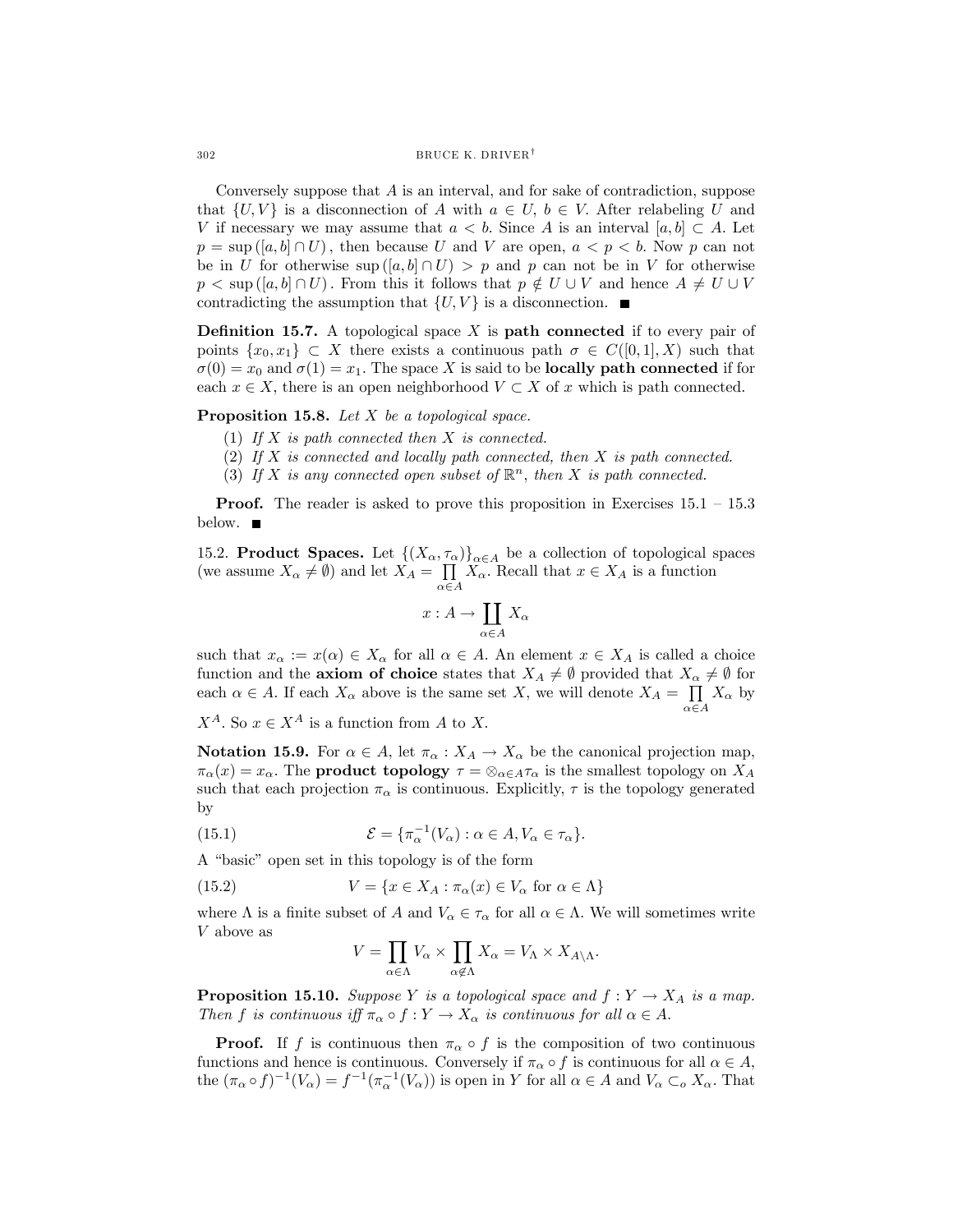is to say,  $f^{-1}(\mathcal{E})$  consists of open sets, and therefore f is continuous since  $\mathcal{E}$  is a sub-basis for the product topology.  $\blacksquare$ 

**Proposition 15.11.** Suppose that  $(X, \tau)$  is a topological space and  $\{f_n\} \subset X^A$  is a sequence. Then  $f_n \to f$  in the product topology of  $X^A$  iff  $f_n(\alpha) \to f(\alpha)$  for all  $\alpha \in A$ .

**Proof.** Since  $\pi_{\alpha}$  is continuous, if  $f_n \to f$  then  $f_n(\alpha) = \pi_{\alpha}(f_n) \to \pi_{\alpha}(f) = f(\alpha)$ for all  $\alpha \in A$ . Conversely,  $f_n(\alpha) \to f(\alpha)$  for all  $\alpha \in A$  iff  $\pi_\alpha(f_n) \to \pi_\alpha(f)$  for all  $\alpha \in A$ . Therefore if  $V = \pi_{\alpha}^{-1}(V_{\alpha}) \in \mathcal{E}$  and  $f \in V$ , then  $\pi_{\alpha}(f) \in V_{\alpha}$  and  $\pi_{\alpha}(f_n) \in V_{\alpha}$ a.a. and hence  $f_n \in V$  a.a.. This shows that  $f_n \to f$  as  $n \to \infty$ .

**Proposition 15.12.** Let  $(X_{\alpha}, \tau_{\alpha})$  be topological spaces and  $X_A$  be the product space with the product topology.

- (1) If  $X_{\alpha}$  is Hausdorff for all  $\alpha \in A$ , then so is  $X_A$ .
- (2) If each  $X_{\alpha}$  is connected for all  $\alpha \in A$ , then so is  $X_A$ .

# Proof.

- (1) Let  $x, y \in X_A$  be distinct points. Then there exists  $\alpha \in A$  such that  $\pi_{\alpha}(x) = x_{\alpha} \neq y_{\alpha} = \pi_{\alpha}(y)$ . Since  $X_{\alpha}$  is Hausdorff, there exists disjoint open sets  $U, V \subset X_\alpha$  such  $\pi_\alpha(x) \in U$  and  $\pi_\alpha(y) \in V$ . Then  $\pi_\alpha^{-1}(U)$  and  $\pi_\alpha^{-1}(V)$ are disjoint open sets in  $X_A$  containing x and y respectively.
- $(2)$  Let us begin with the case of two factors, namely assume that X and Y are connected topological spaces, then we will show that  $X \times Y$  is connected as well. To do this let  $p = (x_0, y_0) \in X \times Y$  and E denote the connected component of p. Since  $\{x_0\}\times Y$  is homeomorphic to Y,  $\{x_0\}\times Y$  is connected in  $X \times Y$  and therefore  $\{x_0\} \times Y \subset E$ , i.e.  $(x_0, y) \in E$  for all  $y \in Y$ . A similar argument now shows that  $X \times \{y\} \subset E$  for any  $y \in Y$ , that is to  $X \times Y = E$ . By induction the theorem holds whenever A is a finite set.

For the general case, again choose a point  $p \in X_A = X^A$  and let  $C =$  $C_p$  be the connected component of p in  $X_A$ . Recall that  $C_p$  is closed and therefore if  $C_p$  is a proper subset of  $X_A$ , then  $X_A \setminus C_p$  is a non-empty open set. By the definition of the product topology, this would imply that  $X_A \setminus C_p$  contains an open set of the form

$$
V := \cap_{\alpha \in \Lambda} \pi_{\alpha}^{-1}(V_{\alpha}) = V_{\Lambda} \times X_{A \setminus \Lambda}
$$

where  $\Lambda \subset\subset A$  and  $V_\alpha \in \tau_\alpha$  for all  $\alpha \in \Lambda$ . We will now show that no such V can exist and hence  $X_A = C_p$ , i.e.  $X_A$  is connected.

Define  $\phi: X_{\Lambda} \to X_A$  by  $\phi(y) = x$  where

$$
x_{\alpha} = \begin{cases} y_{\alpha} & \text{if } \alpha \in \Lambda \\ p_{\alpha} & \text{if } \alpha \notin \Lambda. \end{cases}
$$

If  $\alpha \in \Lambda$ ,  $\pi_{\alpha} \circ \phi(y) = y_{\alpha} = \pi_{\alpha}(y)$  and if  $\alpha \in A \setminus \Lambda$  then  $\pi_{\alpha} \circ \phi(y) = p_{\alpha}$ so that in every case  $\pi_{\alpha} \circ \phi : X_{\Lambda} \to X_{\alpha}$  is continuous and therefore  $\phi$  is continuous.

Since  $X_{\Lambda}$  is a product of a finite number of connected spaces it is connected by step 1. above. Hence so is the continuous image,  $\phi(X_\Lambda)$  =  $X_\Lambda \times \{p_\alpha\}_{\alpha \in A \setminus \Lambda}$ , of  $X_\Lambda$ . Now  $p \in \phi(X_\Lambda)$  and  $\phi(X_\Lambda)$  is connected implies that  $\phi(X_\Lambda) \subset C$ . On the other hand one easily sees that

$$
\emptyset \neq V \cap \phi(X_{\Lambda}) \subset V \cap C
$$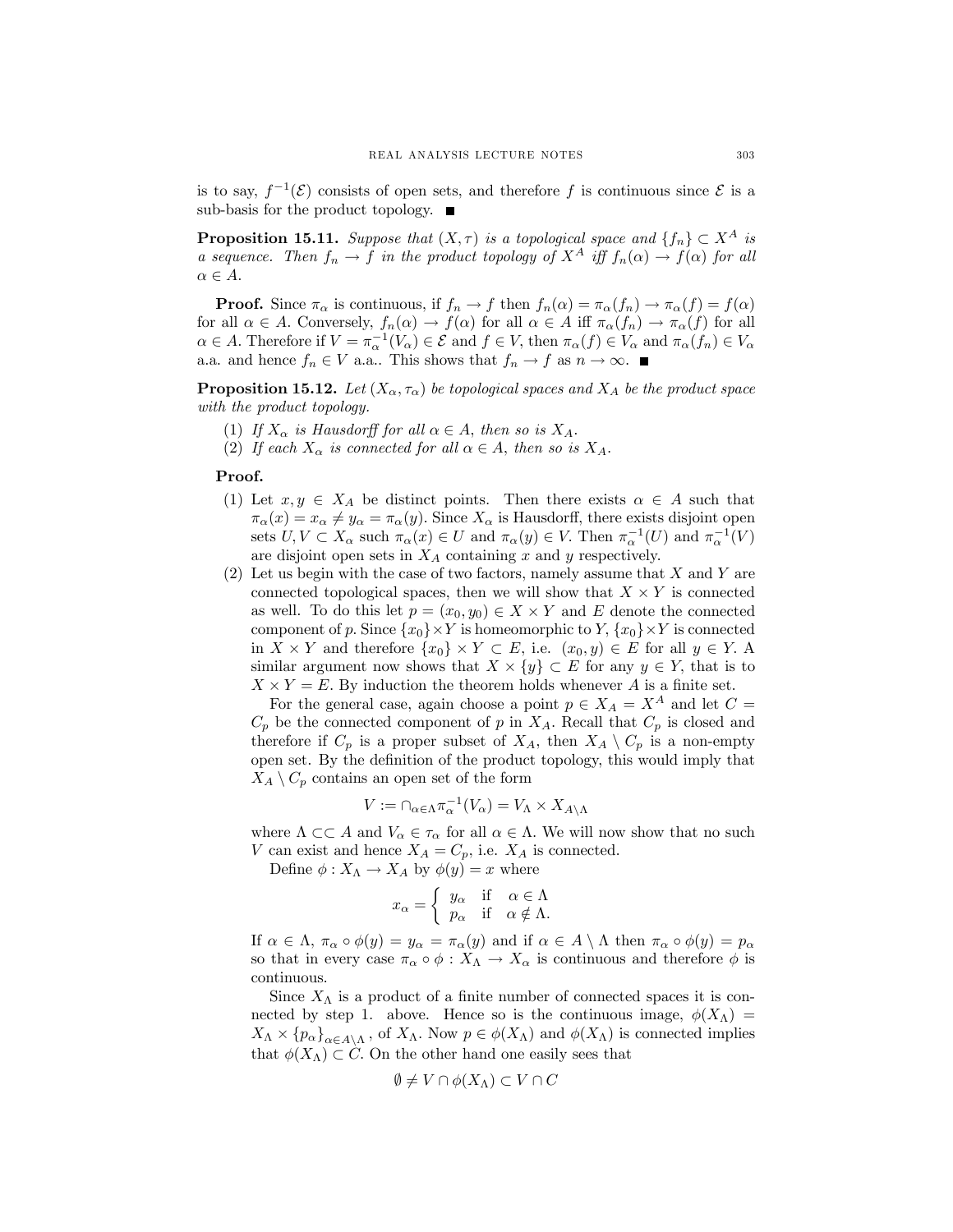contradicting the assumption that  $V \subset C^c$ .

15.3. Tychonoff's Theorem. The main theorem of this subsection is that the product of compact spaces is compact. Before going to the general case an arbitrary number of factors let us start with only two factors.

Proposition 15.13. Suppose that X and Y are non-empty compact topological spaces, then  $X \times Y$  is compact in the product topology.

**Proof.** Let U be an open cover of  $X \times Y$ . Then for each  $(x, y) \in X \times Y$ there exist  $U \in \mathcal{U}$  such that  $(x, y) \in U$ . By definition of the product topology, there also exist  $V_x \in \tau_x^X$  and  $W_y \in \tau_y^Y$  such that  $V_x \times W_y \subset U$ . Therefore  $\mathcal{V} :=$  $\{V_x \times W_y : (x, y) \in X \times Y\}$  is also an open cover of  $X \times Y$ . We will now show that V has a finite sub-cover, say  $\mathcal{V}_0 \subset\subset \mathcal{V}$ . Assuming this is proved for the moment, this implies that U also has a finite subcover because each  $V \in V_0$  is contained in some  $U_V \in \mathcal{U}$ . So to complete the proof it suffices to show every cover  $\mathcal{V}$  of the form  $\mathcal{V}=\{V_\alpha\times W_\alpha:\alpha\in A\}$  where  $V_\alpha\subset_oX$  and  $W_\alpha\subset_oY$  has a finite subcover.

Given  $x \in X$ , let  $f_x : Y \to X \times Y$  be the map  $f_x(y) = (x, y)$  and notice that  $f_x$  is continuous since  $\pi_X \circ f_x(y) = x$  and  $\pi_Y \circ f_x(y) = y$  are continuous maps. From this we conclude that  $\{x\} \times Y = f_x(Y)$  is compact. Similarly, it follows that  $X \times \{y\}$  is compact for all  $y \in Y$ .<br>Since  $V$  is a cover of  $\{x\} \times Y$ , there exist  $\Gamma_x \subset\subset A$  such that  $\{x\} \times Y \subset$ 

Since V is a cover of  $\{x\} \times Y$ , there exist  $\Gamma_x \subset \subset A$  such that  $\{x\} \times Y \subset \Box$ <br> $\Box$   $(V_\sim \times W_\sim)$  without loss of generality we may assume that  $\Gamma_x$  is chosen so that  $\bigcup_{\alpha \in \Gamma_x} (V_\alpha \times W_\alpha)$  without loss of generality we may assume that  $\Gamma_x$  is chosen so that  $x \in V_\alpha$  for all  $\alpha \in \Gamma_x$ . Let  $U_x \equiv \bigcap_{\alpha \in \Gamma_x} V_\alpha \subset_o X$ , see Figure 34 below.



FIGURE 34. Constructing the open set  $U_x$ .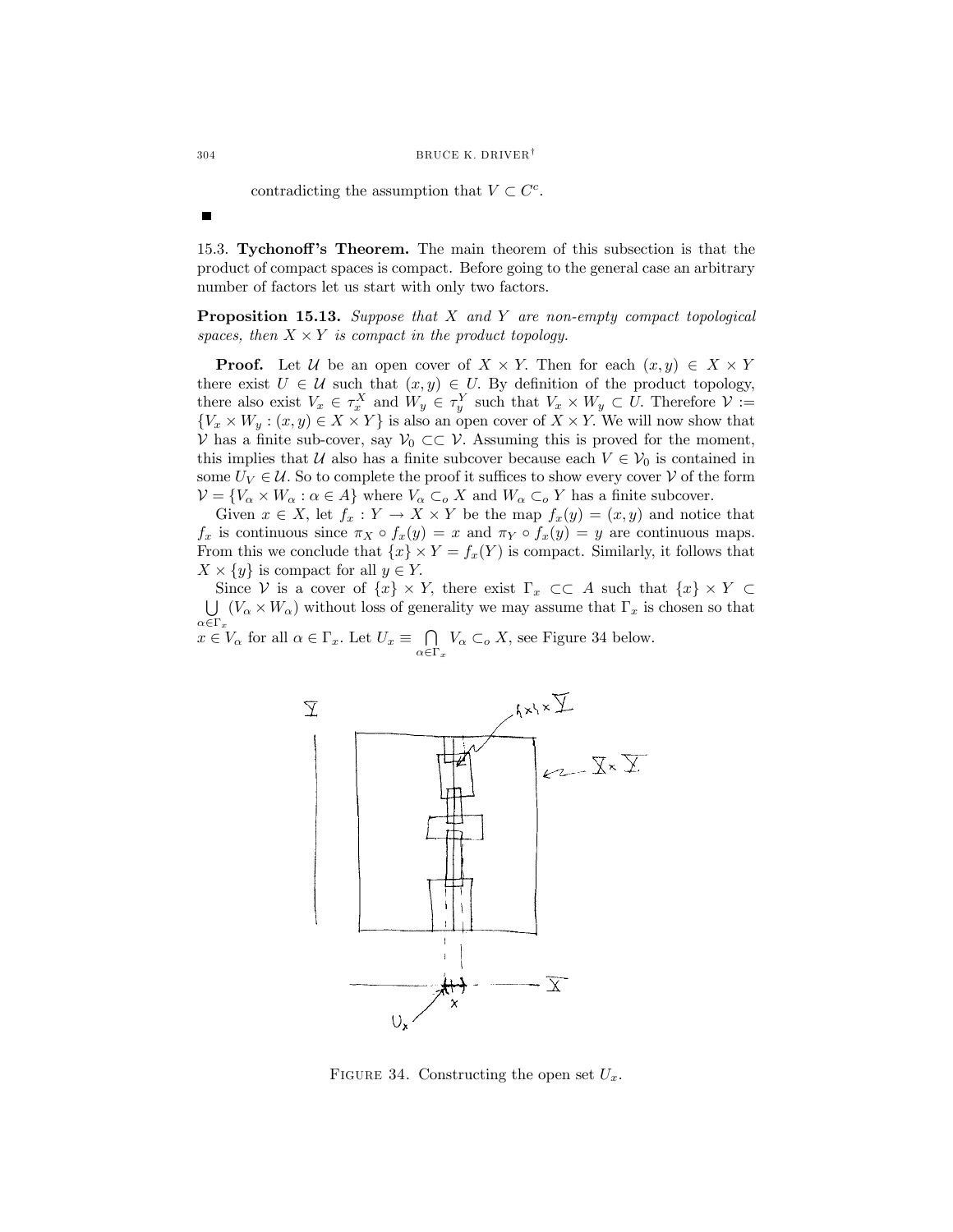Then  ${U_x}_{x \in X}$  is an open cover of X which is compact, hence there exists  $\Lambda \subset\subset X$  such that  $X = \cup_{x\in\Lambda} U_x$ . The proof is completed by showing that  $\mathcal{V}_0 := \cup_{x \in \Lambda} \cup_{\alpha \in \Gamma_x} \{V_\alpha \times W_\alpha\}$  is a cover of  $X \times Y$ ,

$$
\bigcup V_0 = \bigcup_{x \in \Lambda} \bigcup_{\alpha \in \Gamma_x} (V_\alpha \times W_\alpha) \supset \bigcup_{x \in \Lambda} \bigcup_{\alpha \in \Gamma_x} (U_x \times W_\alpha) = \bigcup_{x \in \Lambda} (U_x \times Y) = X \times Y.
$$

The results of Exercises 3.28 and 4.15 prove Tychonoff's Theorem for a countable product of compact metric spaces. We now state the general version of the theorem.

**Theorem 15.14** (Tychonoff's Theorem). Let  $\{X_{\alpha}\}_{{\alpha \in A}}$  be a collection of nonempty compact spaces. Then  $X := X_A = \prod$  $\alpha \in A$  $X_{\alpha}$  is compact in the product space topology.

Proof. The proof requires Zorn's lemma which is equivalent to the axiom of choice, see Theorem B.7 of Appendix B below. For  $\alpha \in A$  let  $\pi_{\alpha}$  denote the projection map from X to  $X_{\alpha}$ . Suppose that F is a family of closed subsets of X which has the finite intersection property, see Definition 3.25. By Proposition 3.26 the proof will be complete if we can show  $\cap \mathcal{F} \neq \emptyset$ .

The first step is to apply Zorn's lemma to construct a maximal collection  $\mathcal{F}_0$ of (not necessarily closed) subsets of  $X$  with the finite intersection property. To do this, let  $\Gamma := \{ \mathcal{G} \subset 2^X : \mathcal{F} \subset \mathcal{G} \}$  equipped with the partial order,  $\mathcal{G}_1 < \mathcal{G}_2$  if  $\mathcal{G}_1 \subset \mathcal{G}_2$ . If  $\Phi$  is a linearly ordered subset of  $\Gamma$ , then  $\mathcal{G}:=\cup \Phi$  is an upper bound for Γ which still has the finite intersection property as the reader should check. So by Zorn's lemma,  $\Gamma$  has a maximal element  $\mathcal{F}_0$ .

The maximal  $\mathcal{F}_0$  has the following properties.

- (1) If  ${F_i}_{i=1}^n \subset \mathcal{F}_0$  then  $\bigcap_{i=1}^n F_i \in \mathcal{F}_0$  as well. Indeed, if we let  $(\mathcal{F}_0)_f$  denote the collection of all finite intersections of elements from  $\mathcal{F}_0$ , then  $(\mathcal{F}_0)_f$  has the finite intersection property and contains  $\mathcal{F}_0$ . Since  $\mathcal{F}_0$  is maximal, this implies  $(\mathcal{F}_0)_f = \mathcal{F}_0$ .
- (2) If  $A \subset X$  and  $A \cap F \neq \emptyset$  for all  $F \in \mathcal{F}_0$  then  $A \in \mathcal{F}_0$ . For if not  $\mathcal{F}_0 \cup$ {A} would still satisfy the finite intersection property and would properly contain  $\mathcal{F}_0$ , this would violate the maximallity of  $\mathcal{F}_0$ .
- (3) For each  $\alpha \in A$ ,  $\pi_a(\mathcal{F}_0) := {\pi_\alpha(F) \subset X_\alpha : F \in \mathcal{F}_0}$  has the finite intersection property. Indeed, if  ${F_i}_{i=1}^n \subset \mathcal{F}_0$ , then  $\bigcap_{i=1}^n \pi_\alpha(F_i) \supset \pi_\alpha(\bigcap_{i=1}^n F_i) \neq \emptyset$ .

Since  $X_{\alpha}$  is compact, item 3. above along with Proposition 3.26 implies  $\bigcap_{F\in\mathcal{F}_0}\pi_\alpha(F)\neq\emptyset$ . Since this true for each  $\alpha\in A$ , using the axiom of choice, there exists  $p \in X$  such that  $p_{\alpha} = \pi_{\alpha}(p) \in \bigcap_{F \in \mathcal{F}_0} \overline{\pi_{\alpha}(F)}$  for all  $\alpha \in A$ . The proof will be completed by showing  $p \in \cap \mathcal{F}$ , hence  $\cap \mathcal{F}$  is not empty as desired. Since  $\cap \{F : F \in \mathcal{F}_0\} \subset \cap \mathcal{F}$ , it suffices to show  $p \in C := \cap \{\overline{F} : F \in \mathcal{F}_0\}$ . For this suppose that  $U$  is an open neighborhood of  $p$  in  $X$ . By the definition of the product topology, there exists  $\Lambda \subset\subset A$  and open sets  $U_{\alpha} \subset X_{\alpha}$  for all  $\alpha \in \Lambda$  such that  $p \in \bigcap_{\alpha \in \Lambda} \pi_{\alpha}^{-1}(U_{\alpha}) \subset U$ . Since  $p_{\alpha} \in \bigcap_{F \in \mathcal{F}_0} \overline{\pi_{\alpha}(F)}$  and  $p_{\alpha} \in U_{\alpha}$  for all  $\alpha \in \Lambda$ , it follows that  $U_{\alpha} \cap \pi_{\alpha}(F) \neq \emptyset$  for all  $F \in \mathcal{F}_0$  and all  $\alpha \in \Lambda$  and this implies  $\pi_{\alpha}^{-1}(U_{\alpha})\cap F\neq\emptyset$  for all  $F\in\mathcal{F}_0$  and all  $\alpha\in\Lambda$ . By item 2. above we concluded that  $\pi_{\alpha}^{-1}(U_{\alpha}) \in \mathcal{F}_0$  for all  $\alpha \in \Lambda$  and by then by item 1.,  $\cap_{\alpha \in \Lambda} \pi_{\alpha}^{-1}(U_{\alpha}) \in \mathcal{F}_0$ . In particular  $\emptyset \neq F \cap (\bigcap_{\alpha \in \Lambda} \pi_{\alpha}^{-1}(U_{\alpha})\big) \subset F \cap U$  for all  $F \in \mathcal{F}_0$  which shows  $p \in \overline{F}$  for each  $F \in \mathcal{F}_0$ . ■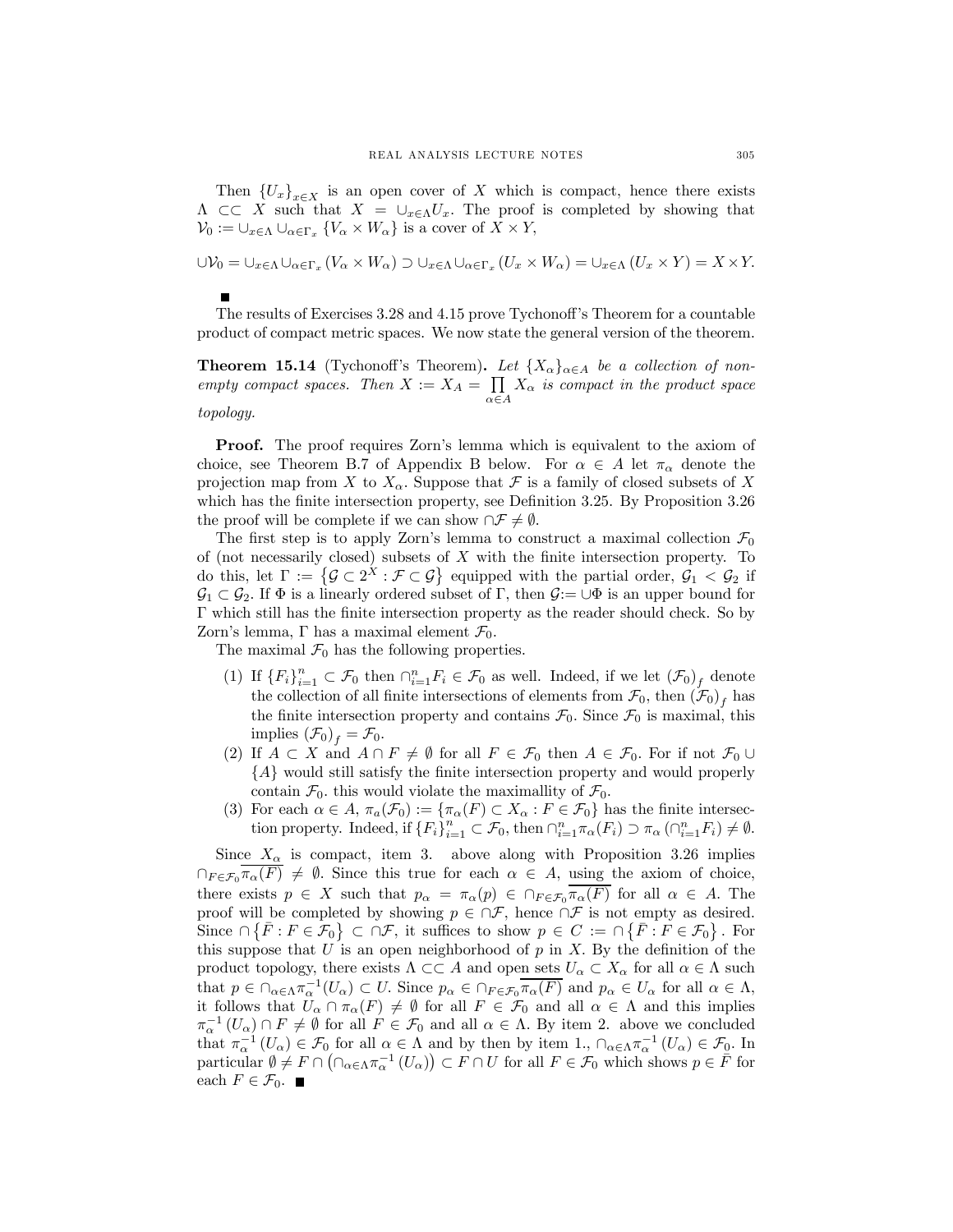## 15.4. Baire Category Theorem.

**Definition 15.15.** Let  $(X, \tau)$  be a topological space. A set  $E \subset X$  is said to be **nowhere dense** if  $(\bar{E})^{\circ} = \emptyset$  i.e.  $\bar{E}$  has empty interior.

Notice that  $E$  is nowhere dense is equivalent to

$$
X = ((\overline{E})^{\circ})^{c} = \overline{(\overline{E})^{c}} = \overline{(E^{c})^{\circ}}.
$$

That is to say  $E$  is nowhere dense iff  $E<sup>c</sup>$  has dense interior.

### 15.5. Baire Category Theorem.

**Theorem 15.16** (Baire Category Theorem). Let  $(X, \rho)$  be a complete metric space.

- (1) If  ${V_n}_{n=1}^{\infty}$  is a sequence of dense open sets, then  $G := \bigcap_{n=1}^{\infty}$  $\bigcap_{n=1}$   $V_n$  is dense in X.
- (2) If  ${E_n}_{n=1}^{\infty}$  is a sequence of nowhere dense sets, then  $X \neq \bigcup_{n=1}^{\infty} E_n$ .

**Proof.** 1) We must shows that  $\overline{G} = X$  which is equivalent to showing that  $W \cap G \neq \emptyset$  for all non-empty open sets  $W \subset X$ . Since  $V_1$  is dense,  $W \cap V_1 \neq \emptyset$  and hence there exists  $x_1 \in X$  and  $\epsilon_1 > 0$  such that

$$
B(x_1, \epsilon_1) \subset W \cap V_1.
$$

Since  $V_2$  is dense,  $B(x_1, \epsilon_1) \cap V_2 \neq \emptyset$  and hence there exists  $x_2 \in X$  and  $\epsilon_2 > 0$  such that

$$
\overline{B(x_2,\epsilon_2)} \subset B(x_1,\epsilon_1) \cap V_2.
$$

Continuing this way inductively, we may choose  $\{x_n \in X \text{ and } \epsilon_n > 0\}_{n=1}^{\infty}$  such that

$$
\overline{B(x_n,\epsilon_n)} \subset B(x_{n-1},\epsilon_{n-1}) \cap V_n \,\forall n.
$$

Furthermore we can clearly do this construction in such a way that  $\epsilon_n \downarrow 0$  as  $n \uparrow \infty$ . Hence  $\{x_n\}_{n=1}^{\infty}$  is Cauchy sequence and  $x = \lim_{n \to \infty} x_n$  exists in X since X is complete. Since  $\overline{B(x_n, \epsilon_n)}$  is closed,  $x \in \overline{B(x_n, \epsilon_n)} \subset V_n$  so that  $x \in V_n$  for all n and hence  $x \in G$ . Moreover,  $x \in \overline{B(x_1, \epsilon_1)} \subset W \cap V_1$  implies  $x \in W$  and hence  $x \in W \cap G$  showing  $W \cap G \neq \emptyset$ .

2) For the second assertion, since  $\bigcup_{n=1}^{\infty} E_n \subset \bigcup_{n=1}^{\infty} \bar{E}_n$ , it suffices to show  $X \neq \bigcup_{n=1}^{\infty} \bar{E}_n$  or equivalently that  $\emptyset \neq \bigcap_{n=1}^{\infty} (\bar{E}_n)^c = \bigcap_{n=1}^{\infty} (E_n^c)^o$ . As we have observed,  $\sum_{n=1}^{\infty} \bar{E}_n$  or equivalently that  $\emptyset \neq \bigcap_{n=1}^{\infty} (\bar{E}_n)^c = \bigcap_{n=1}^{\infty} (E_n^c)^o$ . As we have observed,  $E_n$  is nowhere dense is equivalent to  $(E_n^c)^\circ$  being a dense open set, hence by part 1),  $\bigcap_{n=1}^{\infty} (E_n^c)^o$  is dense in X and hence not empty.

Here is another version of the Baire Category theorem when  $X$  is a locally compact Hausdorff space.

Proposition 15.17. Let X be a locally compact Hausdorff space.

- (1) If  ${V_n}_{n=1}^{\infty}$  is a sequence of dense open sets, then  $G := \bigcap_{n=1}^{\infty}$  $\bigcap_{n=1}$   $V_n$  is dense in X.
- (2) If  ${E_n}_{n=1}^{\infty}$  is a sequence of nowhere dense sets, then  $X \neq \bigcup_{n=1}^{\infty} E_n$ .

**Proof.** As in the previous proof, the second assertion is a consequence of the first. To finish the proof, if suffices to show  $G \cap W \neq \emptyset$  for all open sets  $W \subset X$ . Since  $V_1$  is dense, there exists  $x_1 \in V_1 \cap W$  and by Proposition 8.13 there exists  $U_1 \subset_o X$  such that  $x_1 \in U_1 \subset \overline{U}_1 \subset V_1 \cap W$  with  $\overline{U}_1$  being compact. Similarly, there exists a non-empty open set  $U_2$  such that  $U_2 \subset \overline{U}_2 \subset U_1 \cap V_2$ . Working inductively,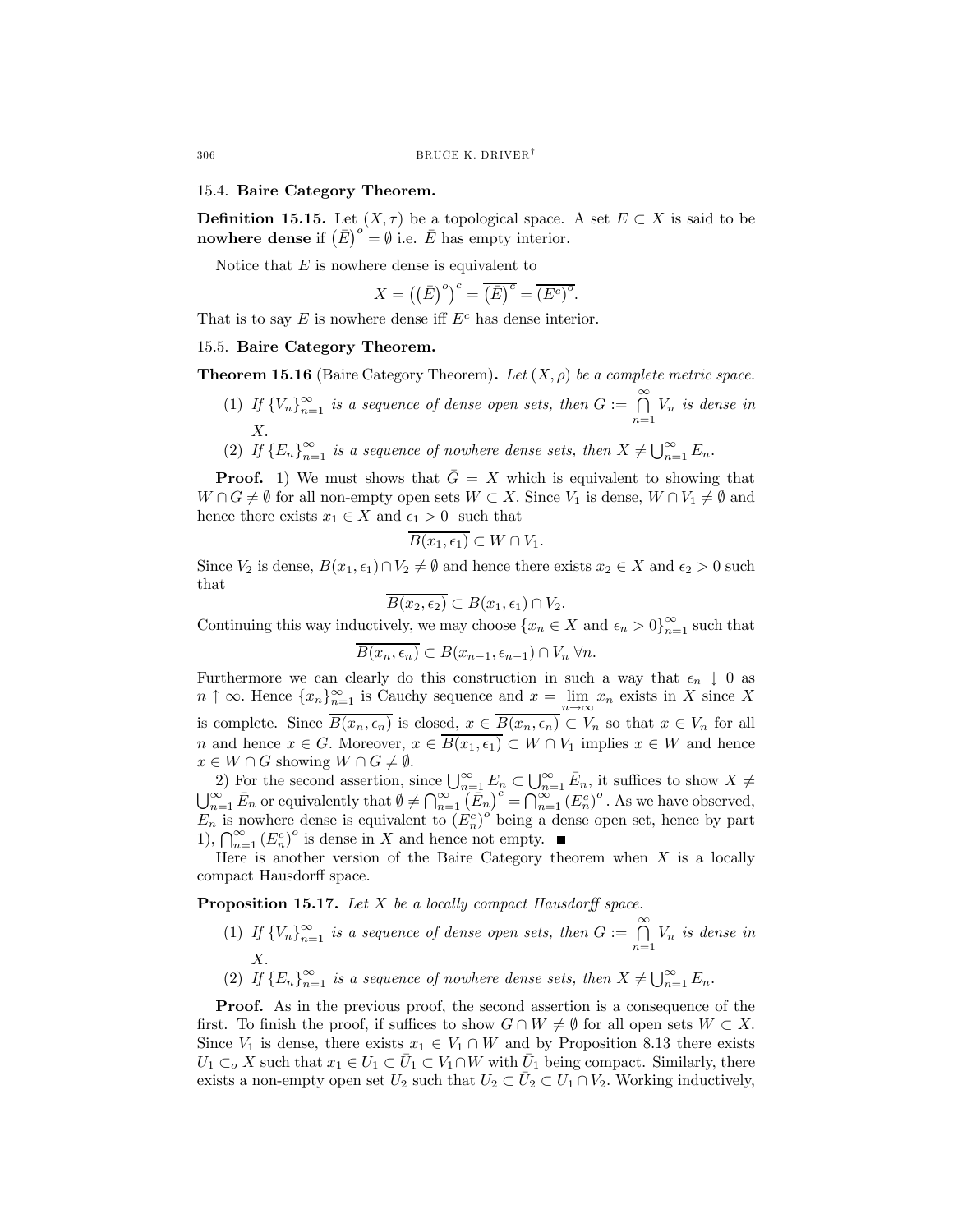we may find non-empty open sets  $\{U_k\}_{k=1}^{\infty}$  such that  $U_k \subset \bar{U}_k \subset U_{k-1} \cap V_k$ . Since  $\bigcap_{k=1}^n \bar{U}_k = \bar{U}_n \neq \emptyset$  for all n, the finite intersection characterization of  $\bar{U}_1$  being compact implies that

$$
\emptyset \neq \cap_{k=1}^{\infty} \bar{U}_k \subset G \cap W.
$$

Definition 15.18. A subset  $E \subset X$  is meager or of the first category if  $E =$ ∞<br>I I  $\bigcup_{n=1} E_n$  where each  $E_n$  is nowhere dense. And a set  $F \subset X$  is called **residual** if  $F^c$ is meager.

Remarks 15.19. The reader should think of meager as being the topological analogue of sets of measure 0 and residual as being the topological analogue of sets of full measure.

(1) F is residual iff F contains a countable intersection of dense open sets. Indeed if F is a residual set, then there exists nowhere dense sets  ${E_n}$ such that

$$
F^c = \bigcup_{n=1}^{\infty} E_n \subset \bigcup_{n=1}^{\infty} \bar{E}_n.
$$

Taking complements of this equation shows that

$$
\cap_{n=1}^{\infty} \bar{E}_n^c \subset F,
$$

i.e. F contains a set of the form  $\bigcap_{n=1}^{\infty} V_n$  with each  $V_n$  (=  $\overline{E}_n^c$ ) being an open dense subset of X.

Conversely, if  $\bigcap_{n=1}^{\infty} V_n \subset F$  with each  $V_n$  being an open dense subset of X, then  $F^c \subset \bigcup_{n=1}^{\infty} V_n^c$  and hence  $F^c = \bigcup_{n=1}^{\infty} E_n$  where each  $E_n = F^c \cap V_n^c$ , is a nowhere dense subset of X.

- (2) A countable union of meager sets is meager and any subset of a meager set is meager.
- (3) A countable intersection of residual sets is residual.

Remark 15.20. The Baire Category Theorems may now be stated as follows. If X is a complete metric space or  $X$  is a locally compact Hausdorff space, then

- (1) all residual sets are dense in X and
- $(2)$  X is not meager.

 $\blacksquare$ 

Here is an application of Theorem 15.16.

**Theorem 15.21.** Let  $\mathcal{N} \subset C([0,1],\mathbb{R})$  be the set of nowhere differentiable functions. (Here a function f is said to be differentiable at 0 if  $f'(0) := \lim_{t \downarrow 0} \frac{f(t) - f(0)}{t}$ exists and at 1 if  $f'(1) := \lim_{t \uparrow 0} \frac{f(1) - f(t)}{1 - t}$  exists.) Then N is a residual set so the "generic" continuous functions is nowhere differentiable.

**Proof.** If  $f \notin \mathcal{N}$ , then  $f'(x_0)$  exists for some  $x_0 \in [0,1]$  and by the definition of the derivative and compactness of [0, 1], there exists  $n \in \mathbb{N}$  such that  $|f(x) - f(x_0)| \leq n|x - x_0| \forall x \in [0,1].$  Thus if we define

$$
E_n := \{ f \in C([0,1]) : \exists x_0 \in [0,1] \; \ni \; |f(x) - f(x_0)| \le n|x - x_0| \; \forall x \in [0,1] \},
$$

then we have just shown  $\mathcal{N}^c \subset E := \cup_{n=1}^{\infty} E_n$ . So to finish the proof it suffices to show (for each n)  $E_n$  is a closed subset of  $C([0, 1], \mathbb{R})$  with empty interior.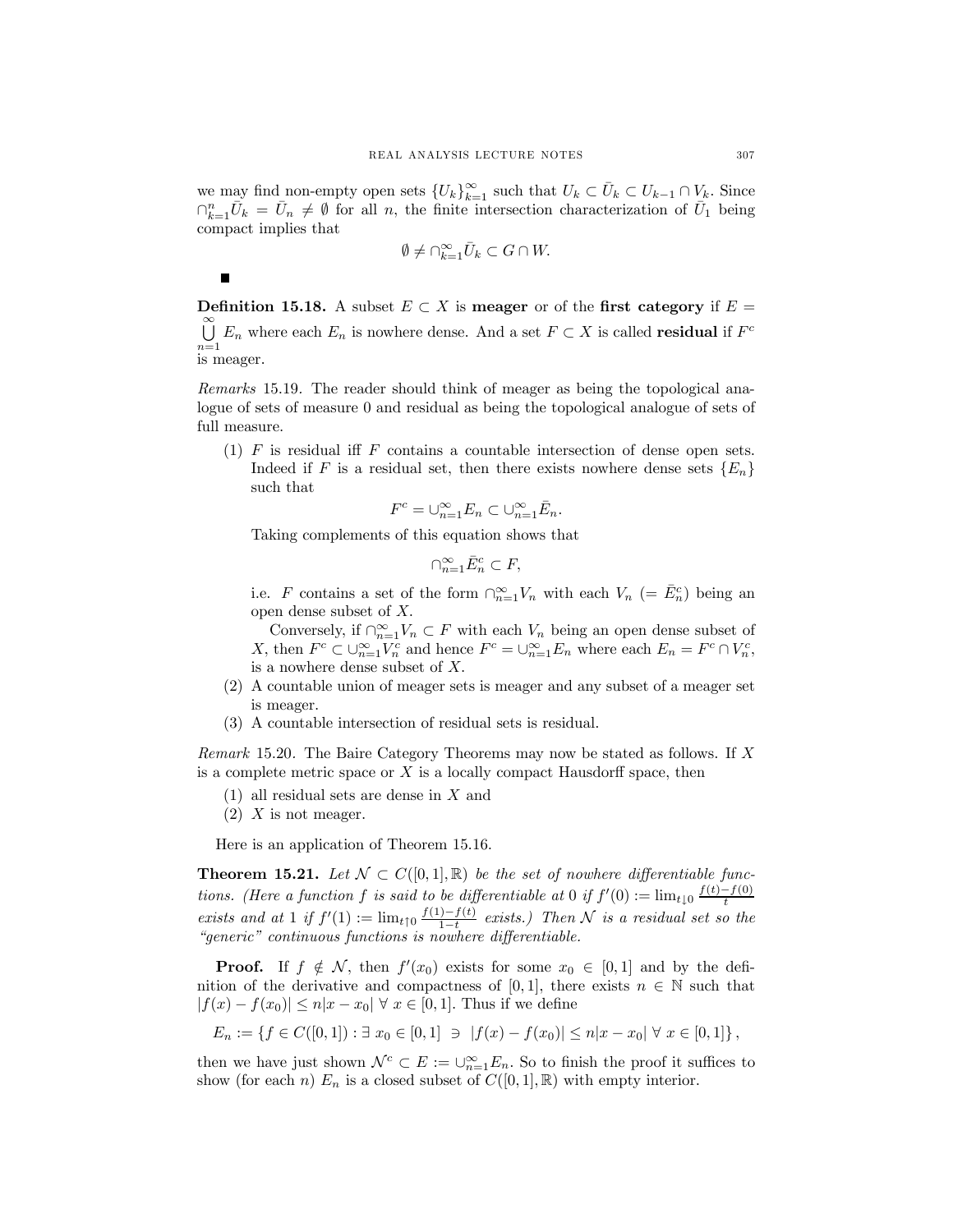1) To prove  $E_n$  is closed, let  $\{f_m\}_{m=1}^{\infty} \subset E_n$  be a sequence of functions such that there exists  $f \in C([0,1], \mathbb{R})$  such that  $||f - f_m||_u \to 0$  as  $m \to \infty$ . Since  $f_m \in E_n$ , there exists  $x_m \in [0, 1]$  such that

(15.3) 
$$
|f_m(x) - f_m(x_m)| \le n|x - x_m| \ \forall \ x \in [0, 1].
$$

Since  $[0, 1]$  is a compact metric space, by passing to a subsequence if necessary, we may assume  $x_0 = \lim_{m \to \infty} x_m \in [0, 1]$  exists. Passing to the limit in Eq. (15.3) shows

$$
|f(x) - f(x_0)| \le n|x - x_0| \,\forall \, x \in [0, 1]
$$

and therefore that  $f \in E_n$ . This shows  $E_n$  is a closed subset of  $C([0,1], \mathbb{R})$ .

2) To finish the proof, we will show  $E_n^0 = \emptyset$  by showing for each  $f \in E_n$  and  $\epsilon > 0$ given, there exits  $g \in C([0,1], \mathbb{R}) \setminus E_n$  such that  $||f - g||_u < \epsilon$ . We now construct g.

Since [0,1] is compact and f is continuous there exists  $N \in \mathbb{N}$  such that  $|f(x) - f(y)| < \epsilon/2$  whenever  $|y - x| < 1/N$ . Let k denote the piecewise linear function on [0, 1] such that  $k(\frac{m}{N}) = f(\frac{m}{N})$  for  $m = 0, 1, ..., N$  and  $k''(x) = 0$  for  $x \notin P_N := \{m/N : m = 0, 1, \ldots, N\}$ . Then it is easily seen that  $||f - k||_u < \epsilon/2$ and for  $x \in (\frac{m}{N}, \frac{m+1}{N})$  that

$$
|k'(x)| = \frac{|f(\frac{m+1}{N}) - f(\frac{m}{N})|}{\frac{1}{N}} < N\epsilon/2.
$$

We now make  $k$  "rougher" by adding a small wiggly function  $h$  which we define as follows. Let  $M \in \mathbb{N}$  be chosen so that  $4\epsilon M > 2n$  and define h uniquely by  $h(\frac{m}{M})=(-1)^m\epsilon/2$  for  $m=0,1,\ldots,M$  and  $h''(x)=0$  for  $x \notin P_M$ . Then  $||h||_u < \epsilon$ and  $|h'(x)| = 4\epsilon M > 2n$  for  $x \notin P_M$ . See Figure 35 below.



FIGURE 35. Constgructing a rough approximation,  $g$ , to a continuous function  $f$ .

Finally define  $g := k + h$ . Then

$$
||f-g||_u \le ||f-k||_u + ||h||_u < \epsilon/2 + \epsilon/2 = \epsilon
$$

and

$$
|g'(x)| \ge |h'(x)| - |k'(x)| > 2n - n = n \,\,\forall x \notin P_M \cup P_N.
$$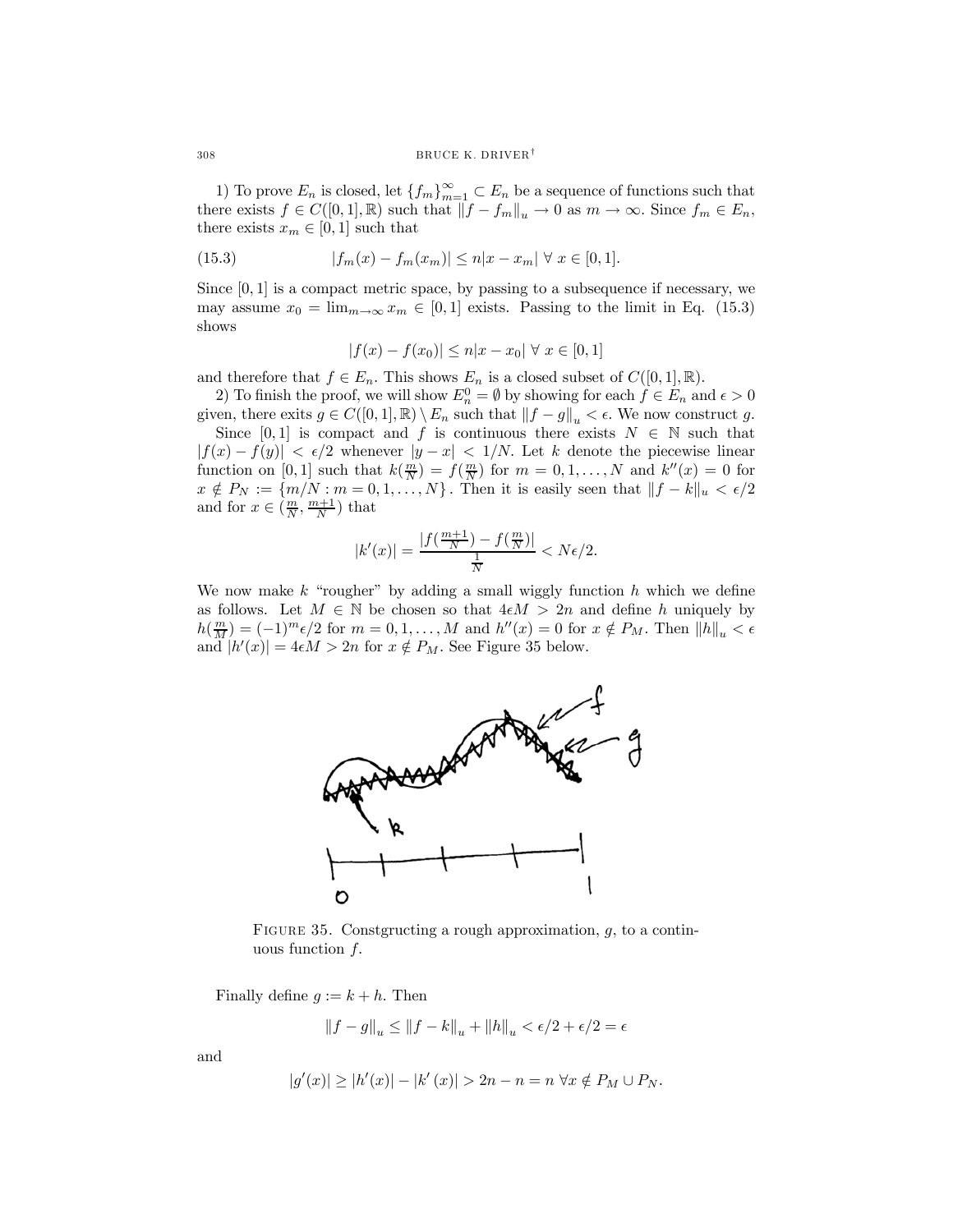It now follows from this last equation and the mean value theorem that for any  $x_0 \in [0,1],$ 

$$
\left|\frac{g(x) - g(x_0)}{x - x_0}\right| > n
$$

for all  $x \in [0,1]$  sufficiently close to  $x_0$ . This shows  $g \notin E_n$  and so the proof is complete.  $\blacksquare$ 

Here is an application of the Baire Category Theorem in Proposition 15.17.

**Proposition 15.22.** Suppose that  $f : \mathbb{R} \to \mathbb{R}$  is a function such that  $f'(x)$  exists for all  $x \in \mathbb{R}$ . Let

$$
U:=\cup_{\epsilon>0}\left\{x\in\mathbb{R}:\sup_{|y|<\epsilon}|f'(x+y)|<\infty\right\}.
$$

Then U is a dense open set. (It is not true that  $U = \mathbb{R}$  in general, see Example 14.34 above.)

**Proof.** It is easily seen from the definition of U that U is open. Let  $W \subset_{o} \mathbb{R}$  be an open subset of R. For  $k \in \mathbb{N}$ , let

$$
E_k := \left\{ x \in W : |f(y) - f(x)| \le k |y - x| \text{ when } |y - x| \le \frac{1}{k} \right\}
$$
  
= 
$$
\bigcap_{z: |z| \le k^{-1}} \left\{ x \in W : |f(x + z) - f(x)| \le k |z| \right\},
$$

which is a closed subset of R since f is continuous. Moreover, if  $x \in W$  and  $M = |f'(x)|$ , then

$$
|f(y) - f(x)| = |f'(x) (y - x) + o (y - x)|
$$
  
\n
$$
\leq (M + 1) |y - x|
$$

for y close to x. (Here  $o(y-x)$  denotes a function such that  $\lim_{y\to x} o(y-x)/(y-x)$  = 0.) In particular, this shows that  $x \in E_k$  for all k sufficiently large. Therefore  $W = \bigcup_{k=1}^{\infty} E_k$  and since W is not meager by the Baire category Theorem in Proposition 15.17, some  $E_k$  has non-empty interior. That is there exists  $x_0 \in E_k \subset W$ and  $\epsilon > 0$  such that

$$
J := (x_0 - \epsilon, x_0 + \epsilon) \subset E_k \subset W.
$$

For  $x \in J$ , we have  $|f(x+z) - f(x)| \le k |z|$  provided that  $|z| \le k^{-1}$  and therefore that  $|f'(x)| \leq k$  for  $x \in J$ . Therefore  $x_0 \in U \cap W$  showing U is dense.

Remark 15.23. This proposition generalizes to functions  $f : \mathbb{R}^n \to \mathbb{R}^m$  in an obvious way.

15.6. Exercises.

Exercise 15.1. Prove item 1. of Proposition 15.8. Hint: show X is not connected implies  $X$  is not path connected.

**Exercise 15.2.** Prove item 2. of Proposition 15.8. **Hint:** fix  $x_0 \in X$  and let W denote the set of  $x \in X$  such that there exists  $\sigma \in C([0,1], X)$  satisfying  $\sigma(0) = x_0$ and  $\sigma(1) = x$ . Then show W is both open and closed.

Exercise 15.3. Prove item 3. of Proposition 15.8.